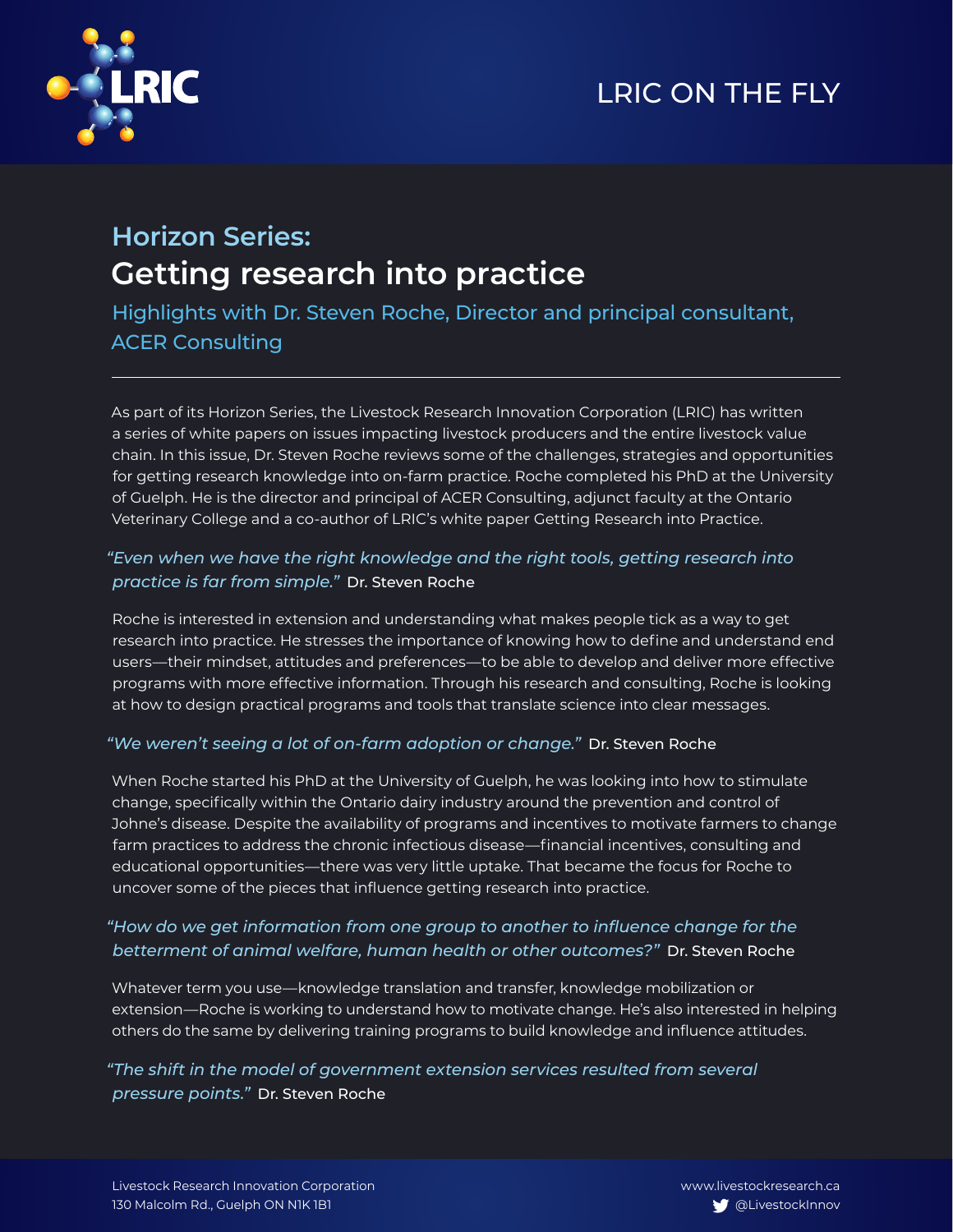## LRIC ON THE FLY



The government's role in supporting research has changed significantly over the last several decades. Before the 1990s, research knowledge was passed to farmers though significant government investment in extension services. Extensionists in rural and regional locations across the province provided advisory service on a broad range of topics. Since then, government has pulled back funding, and recognized the role of third-party advisors to share research knowledge and extension with end users.

Roche identifies a number of factors behind the changing model of how research extension and knowledge sharing happens:

- **•** Changing rural sector
- **•** Difficulty in demonstrating ROI on extension service
- **•** Changing role and definition of extension
- **•** Evolving academic systems that don't reward or incentivize extension
- **•** Growing and diverse number of advisors
- **•** Diverse industry needs and capacity depending on the commodity
- **•** Growing base of tools available to communicate and disseminate knowledge

### *"If the government is relying on advisors to educate and work closely with producers, there is a significant reliance on these advisors to have the right information-seeking behaviour and deliver it consistently across the province."* Dr. Steven Roche

Private advisors provide specialized and very technical services to producers. They are directly accountable to end users, have varying engagement with research, and there are significant regional differences. There are challenges with underserved areas of the province where farmers don't have the same access to advisors such as veterinarians, agronomist, nutritionists and geneticists.

#### *"Change is ultimately about mindset—about attitudes, experiences, beliefs and priorities."* Dr. Steven Roche

There is an assumption that education and awareness may be the only thing lacking for getting research into practice. But Roche indicates that making changes on the farm is about much more than knowledge because human behaviour is influenced by so many things. Changing a mindset comes from:

- **•** Understanding your audience—know their characteristics, barriers to adoption
- **•** Knowing your message—stories are an effective way to deliver information
- **•** Tailoring your approach—reach your audience with a variety of tools that could include video, websites, social media, factsheets, infographics and online toolkits